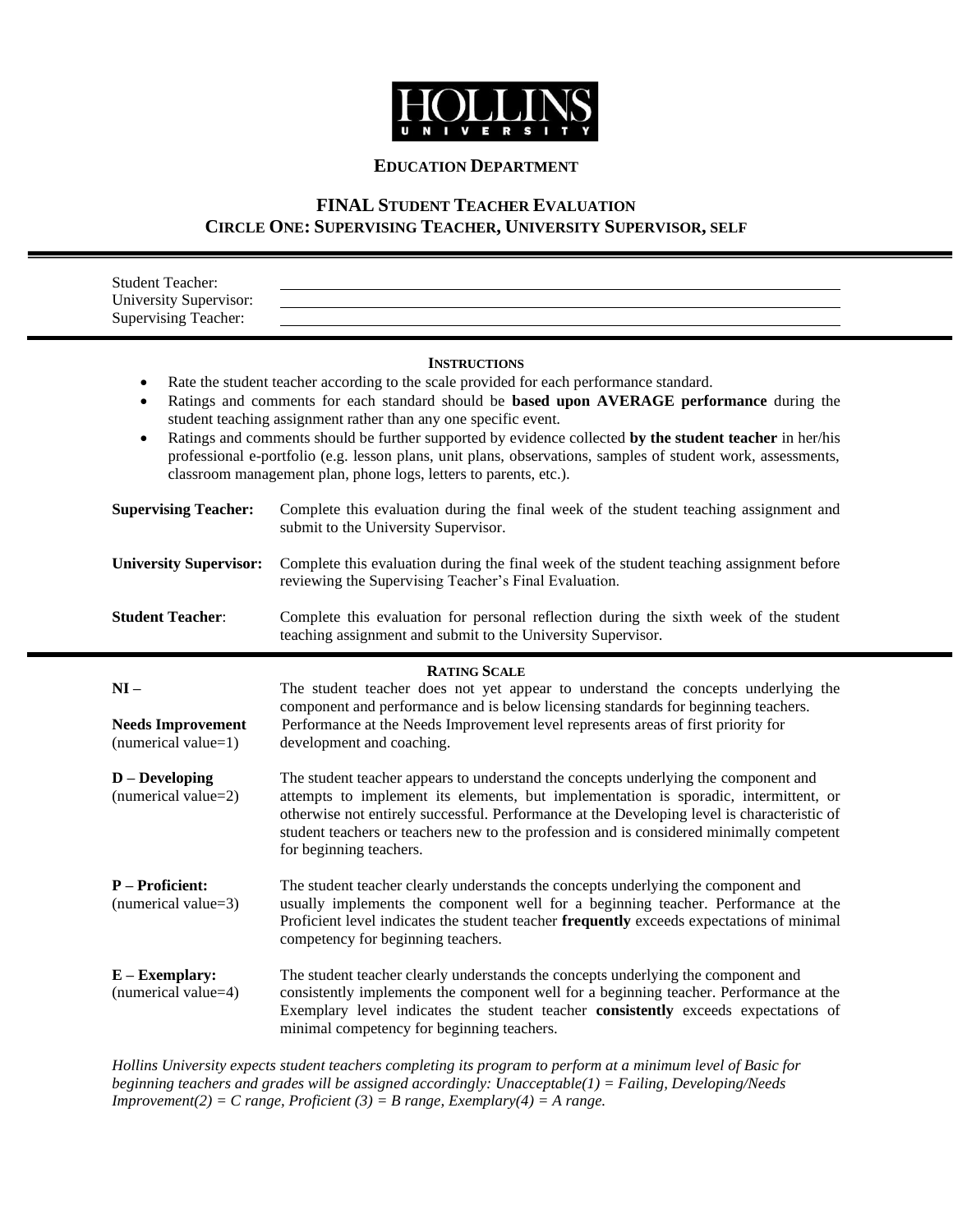## **INTASC STANDARD 1: LEARNER DEVELOPMENT**

The student teacher understands how learners grow and develop, recognizing that patterns of learning and development vary individually within and across the cognitive, linguistic, social, emotional, and physical areas, and designs and implements developmentally appropriate and challenging learning experiences.

| Uses individual and group performance data to make instructional decisions and help<br>students set appropriate learning goals.                                         | NI |  |   |
|-------------------------------------------------------------------------------------------------------------------------------------------------------------------------|----|--|---|
| Creates developmentally appropriate instruction based on progress data.                                                                                                 | NI |  | E |
| Obtains multiple measures of student growth to determine when to use appropriate<br>differentiated instructional strategies.                                            | NI |  |   |
| Demonstrates an understanding of how learners build knowledge and skills and<br>applies that knowledge in developing relevant and challenging instructional strategies. | NI |  |   |
| <b>AVERAGE</b> rating in this category                                                                                                                                  | NI |  | E |
| <b>Comments:</b>                                                                                                                                                        |    |  |   |

#### **INTASC STANDARD 2: LEARNING DIFFERENCES**

The student teacher uses understanding of individual differences and diverse cultures and communities to ensure inclusive learning environments that enable each learner to meet high standards.

| Uses understanding of individual differences and diverse cultures and communities to<br>ensure inclusive learning environments that enable each learner to meet high<br>standards. | NI | D | Е |  |
|------------------------------------------------------------------------------------------------------------------------------------------------------------------------------------|----|---|---|--|
| Modifies instruction to make language comprehensible and instruction relevant,<br>accessible, and challenging.                                                                     | NI |   | E |  |
| Creates opportunities for students to demonstrate their learning in different ways.                                                                                                | NI | D | E |  |
| Recognizes students with exceptional needs (disabilities as well as giftedness) and<br>knows how to address these needs.                                                           | NI | D | E |  |
| Incorporate learners' experiences, cultures, and community resources into instruction.                                                                                             | NI | Ð | E |  |
| <b>AVERAGE</b> rating in this category                                                                                                                                             | NI |   | E |  |
|                                                                                                                                                                                    |    |   |   |  |

**Comments:**

## **INTASC STANDARD 3: LEARNING ENVIRONMENTS**

The student teacher works with others to create environments that support individual and collaborative learning, and that encourage positive social interaction, active engagement in learning, and self-motivation.

| Establishes clear expectations, with student input, for classroom rules and procedures<br>early in the school year and enforces them consistently and fairly.                                         | NI | D | P | E |  |
|-------------------------------------------------------------------------------------------------------------------------------------------------------------------------------------------------------|----|---|---|---|--|
| Maintains learners' attention through motivational techniques such as connecting to<br>student interests, varying instructional methods, setting high expectations, and<br>personalizing instruction. | NI | D | P | E |  |
| Communicates verbally and nonverbally a climate of trust and teamwork by being fair,<br>caring, respectful, enthusiastic, and an active listener.                                                     | NI | D | P | E |  |
| Models respect for diversity through effective communication and integration of<br>diverse cultures and perspectives into the curriculum.                                                             | NI | D | P | E |  |
| Maximizes instructional learning time by circulating and checking for understanding<br>with students individually as well as in small groups and whole groups.                                        | NI | D | P | E |  |
| Develops experiences that involve learners in collaborative, project-based, and self-<br>directed learning.                                                                                           | NI | D | P | E |  |
| <b>AVERAGE</b> rating in this category                                                                                                                                                                | NI | D | P | E |  |
| <b>Comments:</b>                                                                                                                                                                                      |    |   |   |   |  |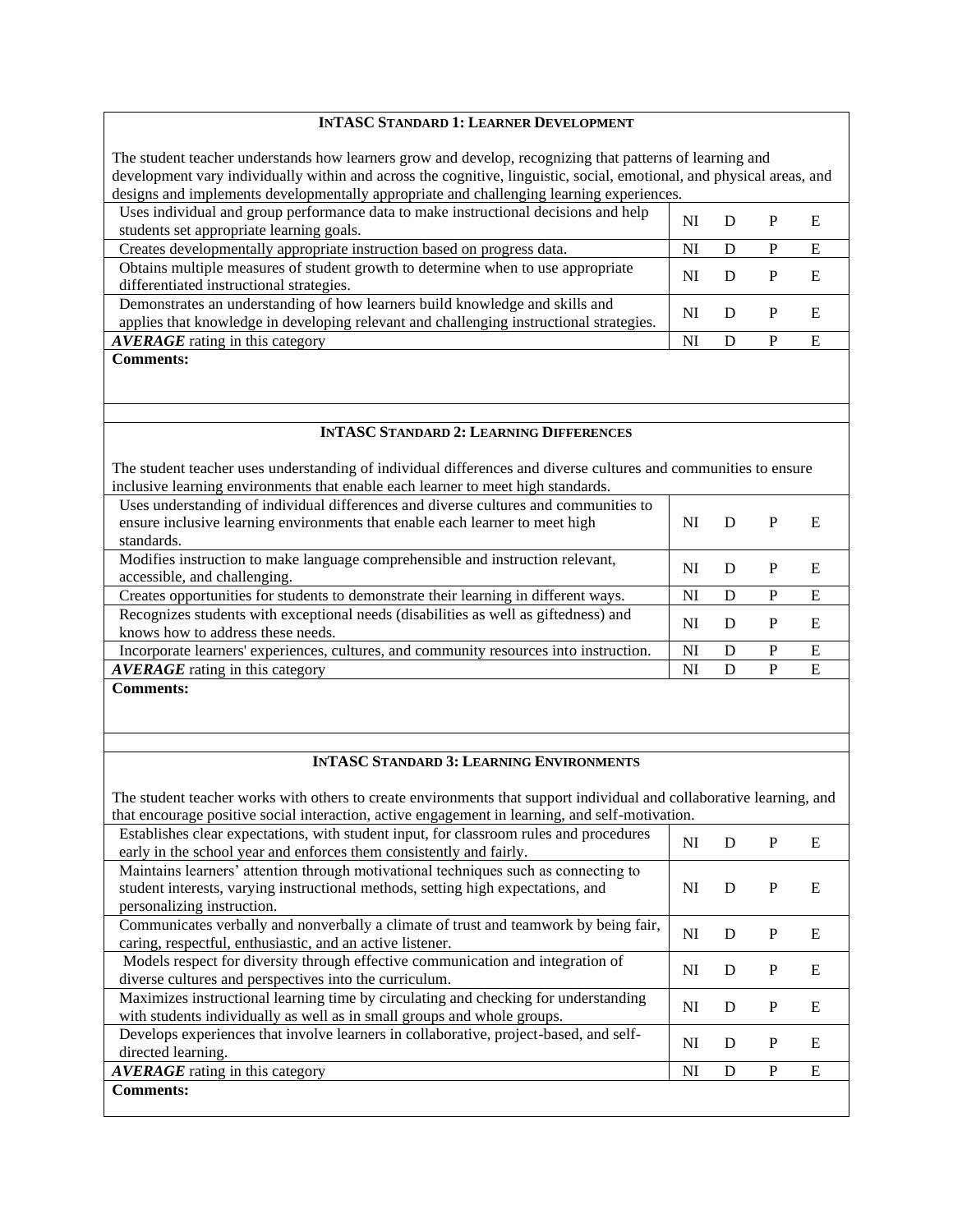#### **INTASC STANDARD 4: CONTENT KNOWLEDGE**

The student teacher understands the central concepts, tools of inquiry, and structures of the discipline(s) he or she teaches and creates learning experiences that make these aspects of the discipline accessible and meaningful for learners to assure mastery of the content.

| Has a deep knowledge of student content standards and learning progressions in the<br>discipline(s) s/he teaches and identifies common misconceptions particular to the unit<br>of study. | NI | D | P | E |  |
|-------------------------------------------------------------------------------------------------------------------------------------------------------------------------------------------|----|---|---|---|--|
| Links content with past and future learning experiences, other subject areas, and real-<br>world experiences and applications.                                                            | NI | D | P | E |  |
| Uses supplementary resources and technologies effectively to ensure accessibility and<br>relevance for all learners.                                                                      | NI | D | P | E |  |
| Effectively uses multiple representations and explanations that capture key ideas in the<br>discipline.                                                                                   | NI | D | P | E |  |
| Creates opportunities for students to learn, practice, and master academic language in<br>their content.                                                                                  | NI | D | P | E |  |
| Engages learners to question and to analyze ideas from diverse perspectives to reach<br>higher levels of learning.                                                                        | NI | D | P | E |  |
| <b>AVERAGE</b> rating in this category.                                                                                                                                                   | NI | D | P | E |  |
| <b>Comments:</b>                                                                                                                                                                          |    |   |   |   |  |

#### **INTASC STANDARD 5: APPLICATION OF CONTENT**

The student teacher understands how to connect concepts and use differing perspectives to engage learners in critical thinking, creativity, and collaborative problem solving related to authentic local and global issues.

| Integrates key content and facilitates students' use of higher level thinking skills in<br>instruction.                                                                    | NI |   | E |  |
|----------------------------------------------------------------------------------------------------------------------------------------------------------------------------|----|---|---|--|
| Implements projects that guide learners in analyzing the complexities of an issue or<br>question using perspectives from varied disciplines and cross-disciplinary skills. | NI |   | F |  |
| Develops learners' perspective and communication skills by targeting information to<br>different audiences and purposes.                                                   | NI | Ð | E |  |
| Engages learners in generating and evaluating new ideas and novel approaches,<br>seeking inventive solutions to problems, and developing original work.                    | NI | Ð | E |  |
| Uses digital and interactive technologies efficiently and effectively to achieve specific<br>learning goals.                                                               | Nl |   | E |  |
| <b>AVERAGE</b> rating in this category                                                                                                                                     | N  |   | E |  |
| <b>Comments:</b>                                                                                                                                                           |    |   |   |  |

#### **INTASC STANDARD 6: ASSESSMENT**

The student teacher understands and uses multiple methods of assessment to engage learners in their own growth, to monitor learner progress, and to guide the teacher's and learner's decision making.

| Understands the differences between formative and summative assessments and uses<br>both forms to support, verify, and document learning.                                   | Nl |  |   |  |
|-----------------------------------------------------------------------------------------------------------------------------------------------------------------------------|----|--|---|--|
| Provides students with effective descriptive feedback to guide their progress.                                                                                              | NI |  | Е |  |
| Provides learners with multiple ways of demonstrating knowledge and skill as part of<br>the assessment process.                                                             | Nì |  |   |  |
| Prepares all learners for the demands of particular assessment formats and makes<br>appropriate accommodations in assessments or testing conditions.                        | NI |  |   |  |
| Knows how to analyze assessment data to understand patterns and gaps in learning, to<br>guide planning and instruction, and to provide meaningful feedback to all learners. | NI |  |   |  |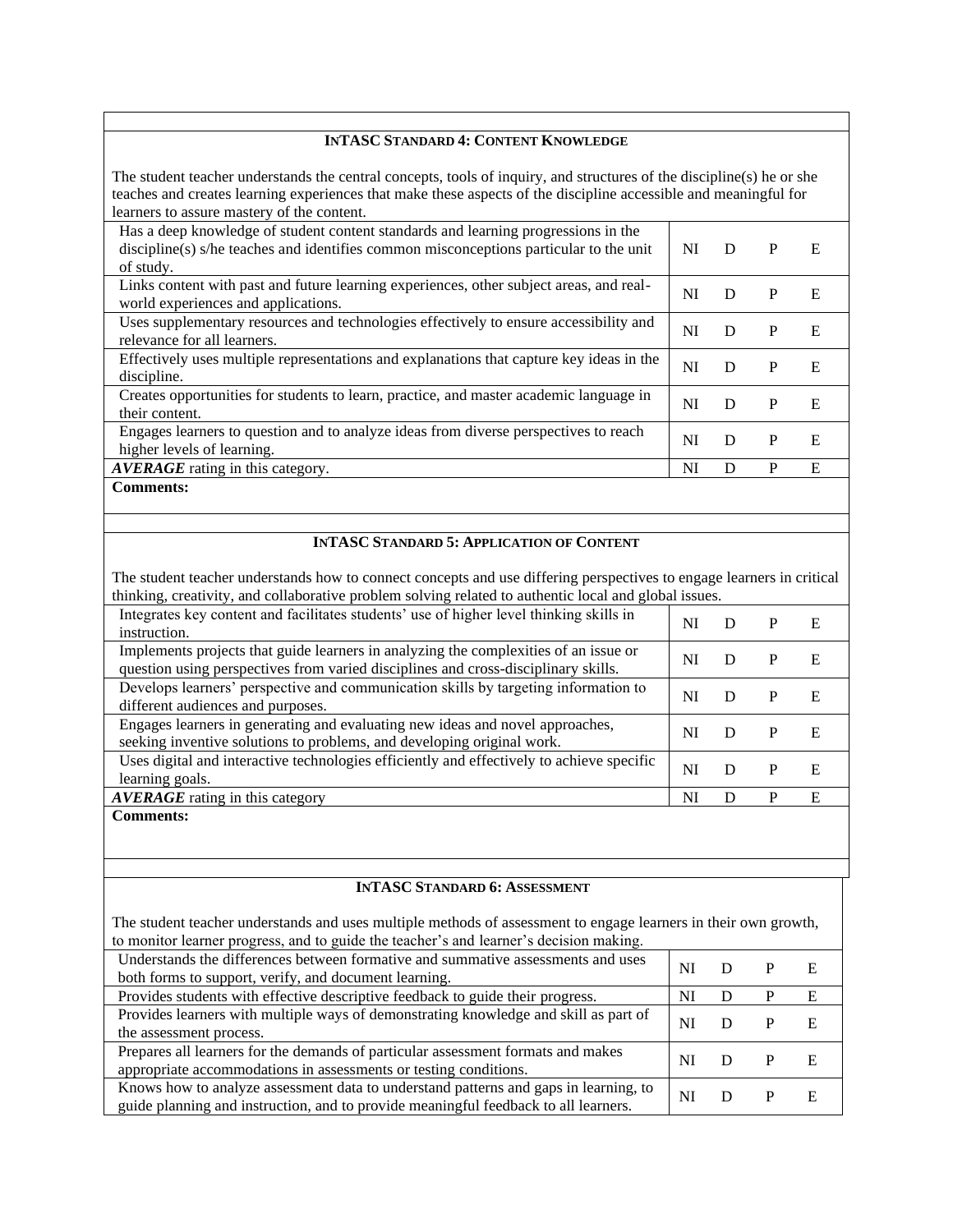| Aligns assessments with established curriculum standards and benchmarks.                                  | NI             |   |  |
|-----------------------------------------------------------------------------------------------------------|----------------|---|--|
| Engages learners in analyzing their own achievement and helps them set goals for their  <br>own learning. | $\overline{M}$ | P |  |
| <b>AVERAGE</b> rating in this category                                                                    | NI             |   |  |
| <b>Comments:</b>                                                                                          |                |   |  |

## **INTASC STANDARD 7: PLANNING FOR INSTRUCTION**

The student teacher plans instruction that supports every student in meeting rigorous learning goals by drawing upon knowledge of content areas, curriculum, cross-disciplinary skills, and pedagogy, as well as knowledge of learners and the community context.

| <u>knowledge</u> of fearners and the community content.                                                                          |    |   |   |   |  |
|----------------------------------------------------------------------------------------------------------------------------------|----|---|---|---|--|
| Works individually and collaboratively to align lesson objectives to the school's<br>curriculum and student learning needs       | NI | Ð | P | E |  |
| Plans and paces curricula effectively to achieve diverse students' learning goals.                                               | NI | D | P | E |  |
| Applies technological, pedagogical, and content knowledge to plan engaging and<br>authentic differentiated instruction.          | NI | D | P | E |  |
| Uses formative and summative assessment data to guide and adjust instruction and<br>planning.                                    | NI | Ð | P | E |  |
| Develops appropriate long- and short-range plans and adapts plans to meet individual<br>students' needs and to enhance learning. | NI | Ð | P | E |  |
| Scaffolds learners' development of new knowledge by connecting it to prior learner<br>knowledge and learner interests.           | NI | Ð | P | E |  |
| <b>AVERAGE</b> rating in this category                                                                                           | NI | Ð | P | E |  |
| <b>Comments:</b>                                                                                                                 |    |   |   |   |  |

**Comments:**

#### **INTASC STANDARD 8: INSTRUCTIONAL STRATEGIES**

The student teacher understands and uses a variety of instructional strategies to encourage learners to develop deep understanding of content areas and their connections, and to build skills to apply knowledge in meaningful ways.

| Varies his/her role in the instructional process (e.g. instructor, facilitator, coach,<br>audience) in relation to content and the needs of the learners.                                                                           | NI | D | P | E |
|-------------------------------------------------------------------------------------------------------------------------------------------------------------------------------------------------------------------------------------|----|---|---|---|
| Asks questions to stimulate discussion that serves different purposes (e.g. probing for<br>understanding, helping learners articulate their ideas and thinking processes,<br>stimulating curiosity, and helping learners question). | NI | D | P | Е |
| Builds upon students' existing knowledge and skills to differentiate instruction for<br>diverse learners.                                                                                                                           | NI | D | P | E |
| Engages students in active learning and in the development of critical, creative, and<br>collaborative thinking in solving real-world problems using interdisciplinary themes.                                                      | NI | D | P | E |
| Reinforces learning goals consistently throughout lessons through assessments,<br>activities, and teaching methods.                                                                                                                 | NI | D | P | E |
| Uses a variety of instructional strategies and resources to assess and to reach all<br>learners.                                                                                                                                    | NI | D | P | E |
| Evaluates the effectiveness, quality, and accuracy of instructional technology<br>resources to enhance student content knowledge and skill development in digital<br>literacy.                                                      | NI | D | P | Е |
| <b>AVERAGE</b> rating in this category.                                                                                                                                                                                             | NI | D | P | E |
| <b>Comments:</b>                                                                                                                                                                                                                    |    |   |   |   |